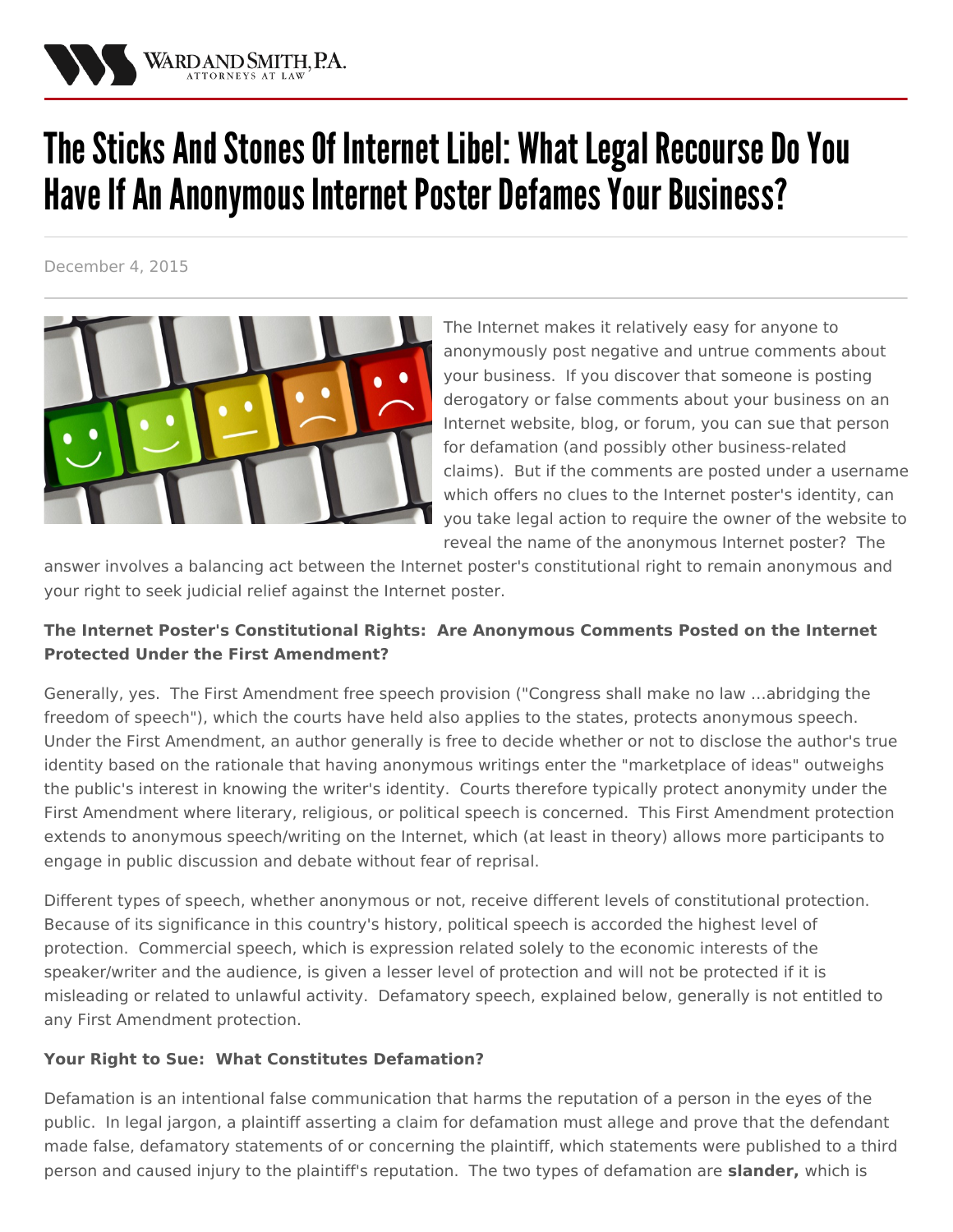defamation involving an oral communication, and **libel**, which is defamation expressed by print, writing, pictures, or signs.

The defamatory words must be communicated to some person or entity other than the defamed person or business. For example**,** if someone sends an e-mail or a private Facebook message to you or your business without copying anyone else or posting it so that others can see it, it does not constitute defamation, even if it is false.

If the slander or libel consists of statements about your business or profession and the words are defamatory by themselves, without further explanation, it is considered defamation "per se." That means you do not need to prove in court that you or your business were damaged by the defamation; such damages are presumed. If the defamation is not "per se," you would need to prove that the defamation caused you an actual monetary or economic loss.

### **The Balancing Act: The Internet Poster's Right to Anonymity Versus Your Right to Sue**

In a recent decision, a federal court in North Carolina examined under what circumstances it would require a website owner to reveal the identity of anonymous Internet posters in order for them to be sued for defamation or other related claims. In that case, an investment firm alleged that individuals it believed to be competitors were conducting a "smear campaign" against the firm by anonymously posting defamatory comments about the investment firm on the website whocallsme.com. The postings included statements like:

"yes, this number is a scam. It's a company who poses as a legitimate investment firm…but they sell you stocks that don't exist" and,

"this number belongs to a company that steals contact data…to try getting people's money for supposed investment opportunities."

Because the investment firm did not know the Internet posters' names, it brought suit for defamation and other claims against "John Does 1-10." The firm then asked the court for leave to subpoena the website owner of whocallsme.com to reveal the Internet posters' identities so they could be substituted as the defendants in the lawsuit.

The court first decided that the Internet posters' statements involved commercial speech because they disparaged the investment firm's business practices, and the firm alleged that the Internet posters were competitors. In determining if it would use its subpoena power to identify the Internet posters, the court set forth a two-part test. The test balanced the Internet posters' right to anonymous commercial speech (entitled to a lower level of protection) against the investment firm's right to assert legal claims against anonymous Internet posters of false information. To prevail, the investment firm would be required to:

- Prove that at least one of the claims the firm asserted in its complaint would survive a hypothetical motion to dismiss. That means the firm had to set out the legal elements of the claim and explain how the factual allegations in the complaint supported each of the elements (a relatively easy legal burden to meet); and,
- Provide the court with proof that the firm had attempted to locate and notify the Internet posters that they were the subject of a possible subpoena, including posting notification of its request for the Internet posters' identification on the relevant website discussion boards.

#### **The Take-Away**

You can take legal action if anonymous Internet posters defame your business on the Internet. However, your